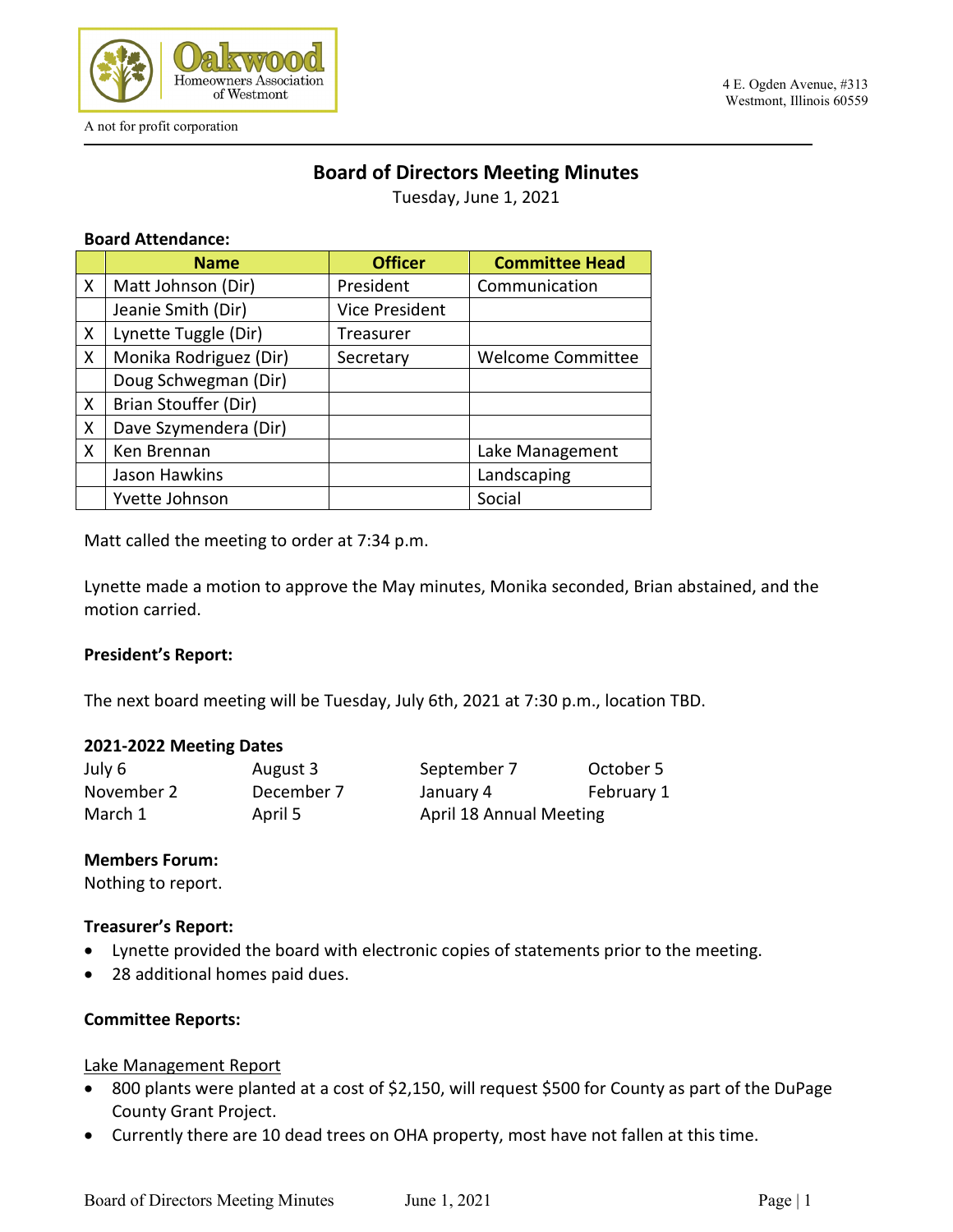- Matt moved to use Davey Tree to remove the half fallen tree on the path at a cost of \$690, Lynette seconded, and the motion carried.
- Matt moved to used Davey Tree to remove willow tree near the path entrance that is infested with insects at a cost of \$740, Monika seconded, and the motion carried.
- Matt made a motion to plant two new trees next to where existing trees were removed, using capital funds, at a maximum expenditure of \$2,050 plus tax, with a warranty, Brian seconded, and the motion carried.
- There is a structure in Lake Charles near the North side of Oakwood Court that is in violation of Section 15 Structures, both A and C. Will try to talk to homeowner and let them know in violation, otherwise will reach out in more formal way.
- Three incidents in May of illegal dumping including drywall material by contractor, paint or similar material from 5 gallon bucket by contractor and debris near the boat dock area. There is a need to educate residents on illegal dumping. Matt will reach out to Steve Nero to see if there are any penalties or violations for illegal dumping.
- Resident inquired about a property on Revere Court, McCrone Associates Inc. has responsibility for the cleanup and upkeep of the retention and forested area behind the homes as it is their property. There is also concern over a loud speaker that was erected on property, Matt recommends contacting the Village of Westmont.

### Landscape Report

- Flowers were planted at the entrances and beach, twelve people showed up for the planting event. Ken has received feedback that the flowers look great.
- •

## Social Report

- Fishing Derby/ Beach Party, June 5, 2021, special appearance by DJ Peaches. Oakwood Neighborhood Watch asked to set up a tent at the event to encourage residents to join a June 15th event with the Westmont Police Department, there were no objections to setting up a tent.
- OAKtober Fest is being planned for the end of September.
- Lou Riccardi is heading up the Garage Sale that will take place Father's Day weekend.
- Ken asked about an adults only event, Matt mentioned that requests for such events have not been successful but will again try placing something in the Oak Leaf to garner interest.
- •

# Communications Report

• Oak Leaf distributed, new family distributing.

## Welcoming Report

• Nothing new to report.

## **Old Business**

- Oakwood has again sponsored a village planter, near the corner of Cass Ave and Quincy Street. Pictures of the planter will be in the next Oak Leaf.
- Gas lamp contractor has reached out to residents.
- 27 homes have expressed interest in driveway repairs, Oakwood resident has agreed to take the lead on coordinating an effort to receive a discount.
- Oakwood Garage Sale June 18th-19th.